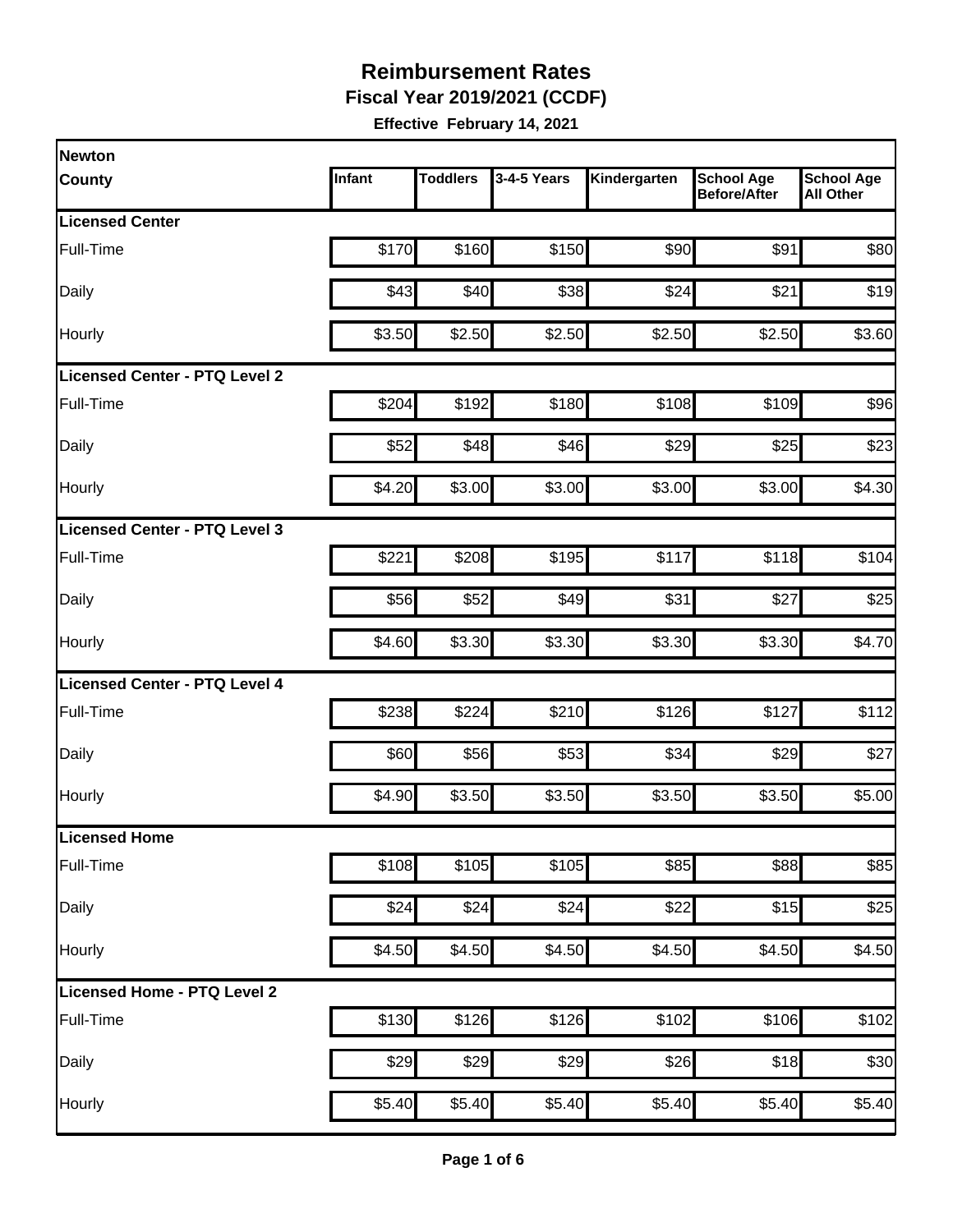**Fiscal Year 2019/2021 (CCDF)** 

| Newton                                   |        |                 |             |                    |                                          |                                       |
|------------------------------------------|--------|-----------------|-------------|--------------------|------------------------------------------|---------------------------------------|
| <b>County</b>                            | Infant | <b>Toddlers</b> | 3-4-5 Years | Kindergarten       | <b>School Age</b><br><b>Before/After</b> | <b>School Age</b><br><b>All Other</b> |
| Licensed Home - PTQ Level 3              |        |                 |             |                    |                                          |                                       |
| Full-Time                                | \$140  | \$137           | \$137       | \$111              | \$114                                    | \$111                                 |
| Daily                                    | \$31   | \$31            | \$31        | \$29               | \$20                                     | \$33                                  |
| Hourly                                   | \$5.90 | \$5.90          | \$5.90      | \$5.90             | \$5.90                                   | \$5.90                                |
| <b>Licensed Home - PTQ Level 4</b>       |        |                 |             |                    |                                          |                                       |
| Full-Time                                | \$151  | \$147           | \$147       | \$119              | \$123                                    | \$119                                 |
| Daily                                    | \$34   | \$34            | \$34        | \$31               | \$21                                     | \$35                                  |
| Hourly                                   | \$6.30 | \$6.30          | \$6.30      | \$6.30             | \$6.30                                   | \$6.30                                |
| <b>Registered Ministry</b>               |        |                 |             |                    |                                          |                                       |
| Full-Time                                | \$97   | \$79            | \$73        | \$62               | \$40                                     | \$68                                  |
| Daily                                    | \$19   | \$16            | \$16        | \$13               | \$10                                     | \$16                                  |
| Hourly                                   | \$3.20 | \$2.50          | \$2.50      | \$2.50             | \$2.50                                   | \$2.70                                |
| <b>Registered Ministry - PTQ Level 1</b> |        |                 |             |                    |                                          |                                       |
| Full-Time                                | \$134  | \$120           | \$112       | \$76               | \$66                                     | \$74                                  |
| Daily                                    | \$31   | \$28            | \$27        | \$19               | \$16                                     | \$18                                  |
| Hourly                                   | \$3.40 | \$2.50          | \$2.50      | \$2.50             | \$2.50                                   | \$3.20                                |
| <b>Registered Ministry - PTQ Level 2</b> |        |                 |             |                    |                                          |                                       |
| Full-Time                                | \$204  | \$192           | \$180       | \$108              | \$109                                    | \$96                                  |
| Daily                                    | \$52   | \$48            | \$46        | \$29               | \$25                                     | \$23                                  |
| Hourly                                   | \$4.20 | \$3.00          | \$3.00      | \$3.00             | \$3.00                                   | \$4.30                                |
| <b>Registered Ministry - PTQ Level 3</b> |        |                 |             |                    |                                          |                                       |
| Full-Time                                | \$221  | \$208]          | \$195       | \$117              | \$118                                    | \$104                                 |
| Daily                                    | \$56   | \$52            | \$49        | \$31               | \$27                                     | \$25                                  |
| Hourly                                   | \$4.60 | \$3.30          | \$3.30      | $\overline{$3.30}$ | \$3.30                                   | \$4.70                                |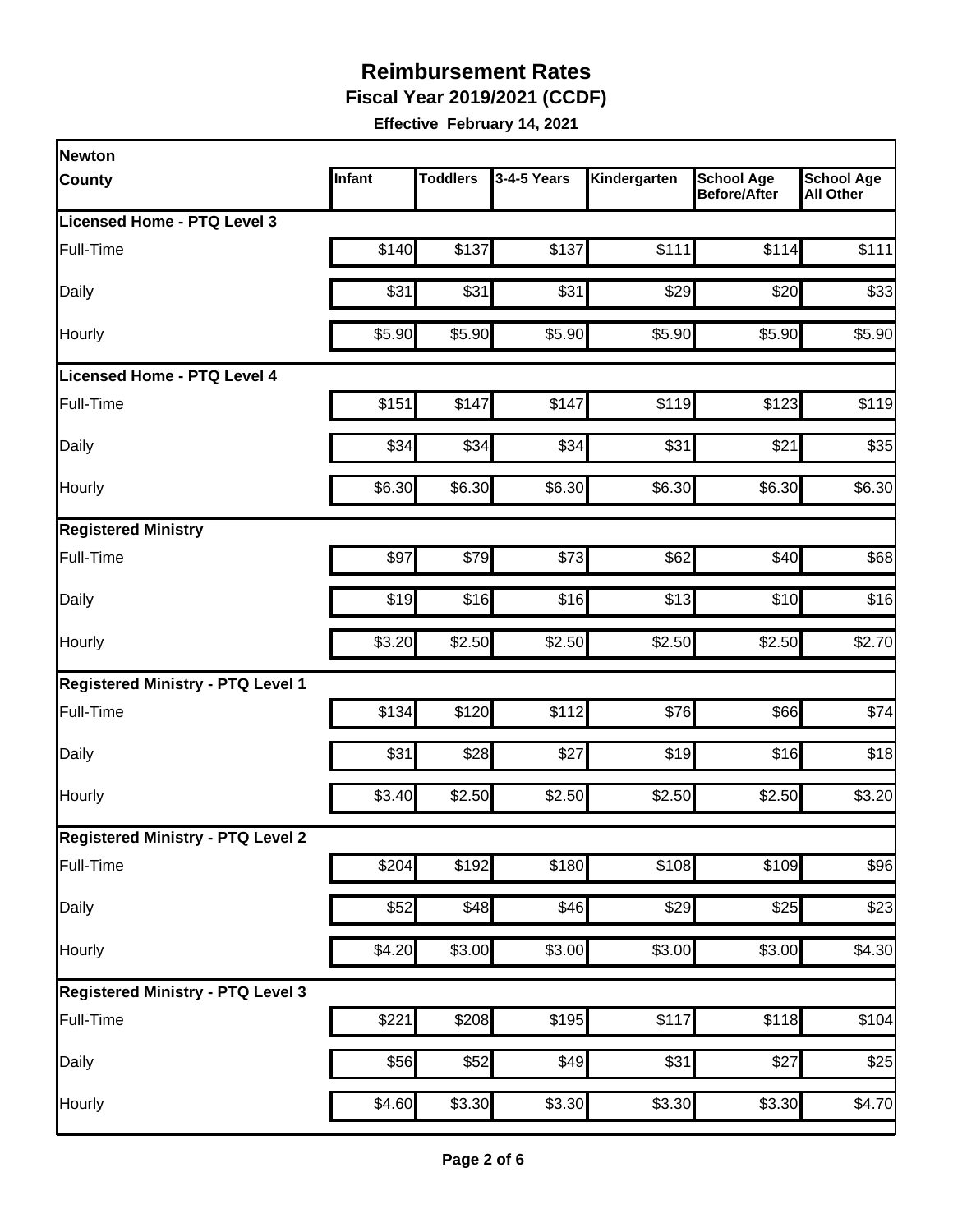**Fiscal Year 2019/2021 (CCDF)** 

| Newton                                   |        |                 |             |              |                                          |                                       |
|------------------------------------------|--------|-----------------|-------------|--------------|------------------------------------------|---------------------------------------|
| <b>County</b>                            | Infant | <b>Toddlers</b> | 3-4-5 Years | Kindergarten | <b>School Age</b><br><b>Before/After</b> | <b>School Age</b><br><b>All Other</b> |
| <b>Registered Ministry - PTQ Level 4</b> |        |                 |             |              |                                          |                                       |
| Full-Time                                | \$238  | \$224           | \$210       | \$126        | \$127                                    | \$112                                 |
| Daily                                    | \$60   | \$56            | \$53        | \$34         | \$29                                     | \$27                                  |
| Hourly                                   | \$4.90 | \$3.50          | \$3.50      | \$3.50       | \$3.50                                   | \$5.00                                |
| <b>Exempt Center</b>                     |        |                 |             |              |                                          |                                       |
| Full-Time                                | \$97   | \$79            | \$73        | \$62         | \$40                                     | \$68                                  |
| Daily                                    | \$19   | \$16            | \$16        | \$13         | \$10                                     | \$16                                  |
| Hourly                                   | \$3.20 | \$2.50          | \$2.50      | \$2.50       | \$2.50                                   | \$2.70                                |
| <b>Accredited Exempt Center</b>          |        |                 |             |              |                                          |                                       |
| Full-Time                                | \$127  | \$99            | \$99        | \$99         | \$96                                     | \$88                                  |
| Daily                                    | \$32   | \$26            | \$26        | \$26         | \$23                                     | \$21                                  |
| Hourly                                   | \$3.90 | \$2.80          | \$2.80      | \$2.80       | \$2.80                                   | \$4.00                                |
| <b>Exempt Home</b>                       |        |                 |             |              |                                          |                                       |
| Full-Time                                | \$73   | \$73            | \$73        | \$73         | \$57                                     | \$57                                  |
| Daily                                    | \$16   | \$16            | \$16        | \$11         | \$12                                     | \$17                                  |
| Hourly                                   | \$2.10 | \$2.10          | \$2.10      | \$2.10       | \$2.10                                   | \$1.60                                |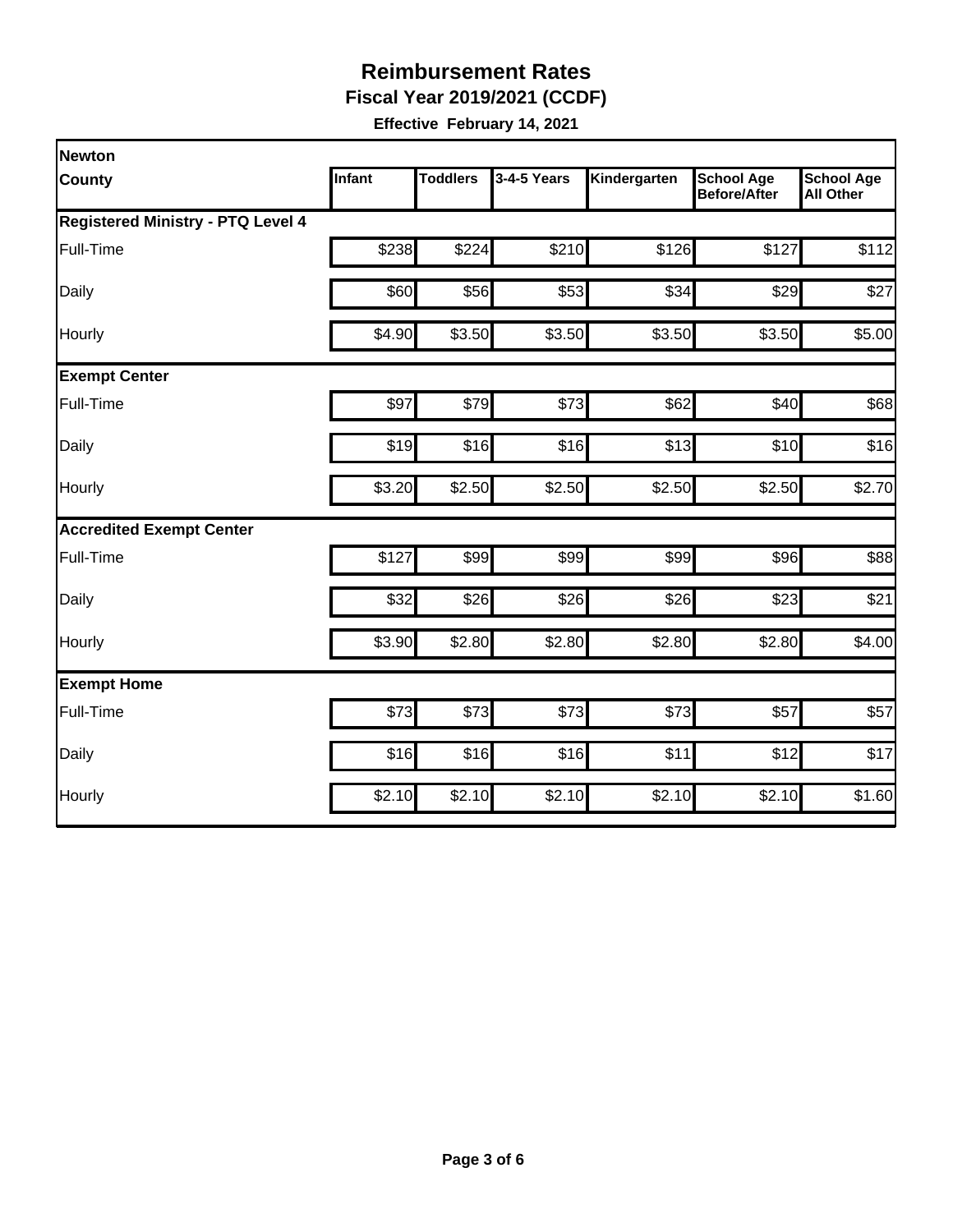#### **Reimbursement Rates School Year 2019/2021 (OMW Pre-K)**

| Newton                        |        |                 |             |              |                                          |                                       |
|-------------------------------|--------|-----------------|-------------|--------------|------------------------------------------|---------------------------------------|
| <b>County</b>                 | Infant | <b>Toddlers</b> | 3-4-5 Years | Kindergarten | <b>School Age</b><br><b>Before/After</b> | <b>School Age</b><br><b>All Other</b> |
| Licensed Center - PTQ Level 3 |        |                 |             |              |                                          |                                       |
| Full-Time                     |        |                 | \$214.50    |              |                                          |                                       |
| Daily                         |        |                 |             |              |                                          |                                       |
| Hourly                        |        |                 |             |              |                                          |                                       |
| Licensed Center - PTQ Level 4 |        |                 |             |              |                                          |                                       |
| Full-Time                     |        |                 | \$231.00    |              |                                          |                                       |
| Daily                         |        |                 |             |              |                                          |                                       |
| Hourly                        |        |                 |             |              |                                          |                                       |
| Licensed Home - PTQ Level 3   |        |                 |             |              |                                          |                                       |
| Full-Time                     |        |                 | \$150.70    |              |                                          |                                       |
| Daily                         |        |                 |             |              |                                          |                                       |
| Hourly                        |        |                 |             |              |                                          |                                       |
| Licensed Home - PTQ Level 4   |        |                 |             |              |                                          |                                       |
| Full-Time                     |        |                 | \$161.70    |              |                                          |                                       |
| Daily                         |        |                 |             |              |                                          |                                       |
| Hourly                        |        |                 |             |              |                                          |                                       |
| VCP Ministry - PTQ Level 0    |        |                 |             |              |                                          |                                       |
| Full-Time                     |        |                 | \$80.30     |              |                                          |                                       |
| Daily                         |        |                 |             |              |                                          |                                       |
| Hourly                        |        |                 |             |              |                                          |                                       |
| VCP Ministry - PTQ Level 3    |        |                 |             |              |                                          |                                       |
| Full-Time                     |        |                 | \$214.50    |              |                                          |                                       |
| Daily                         |        |                 |             |              |                                          |                                       |
| Hourly                        |        |                 |             |              |                                          |                                       |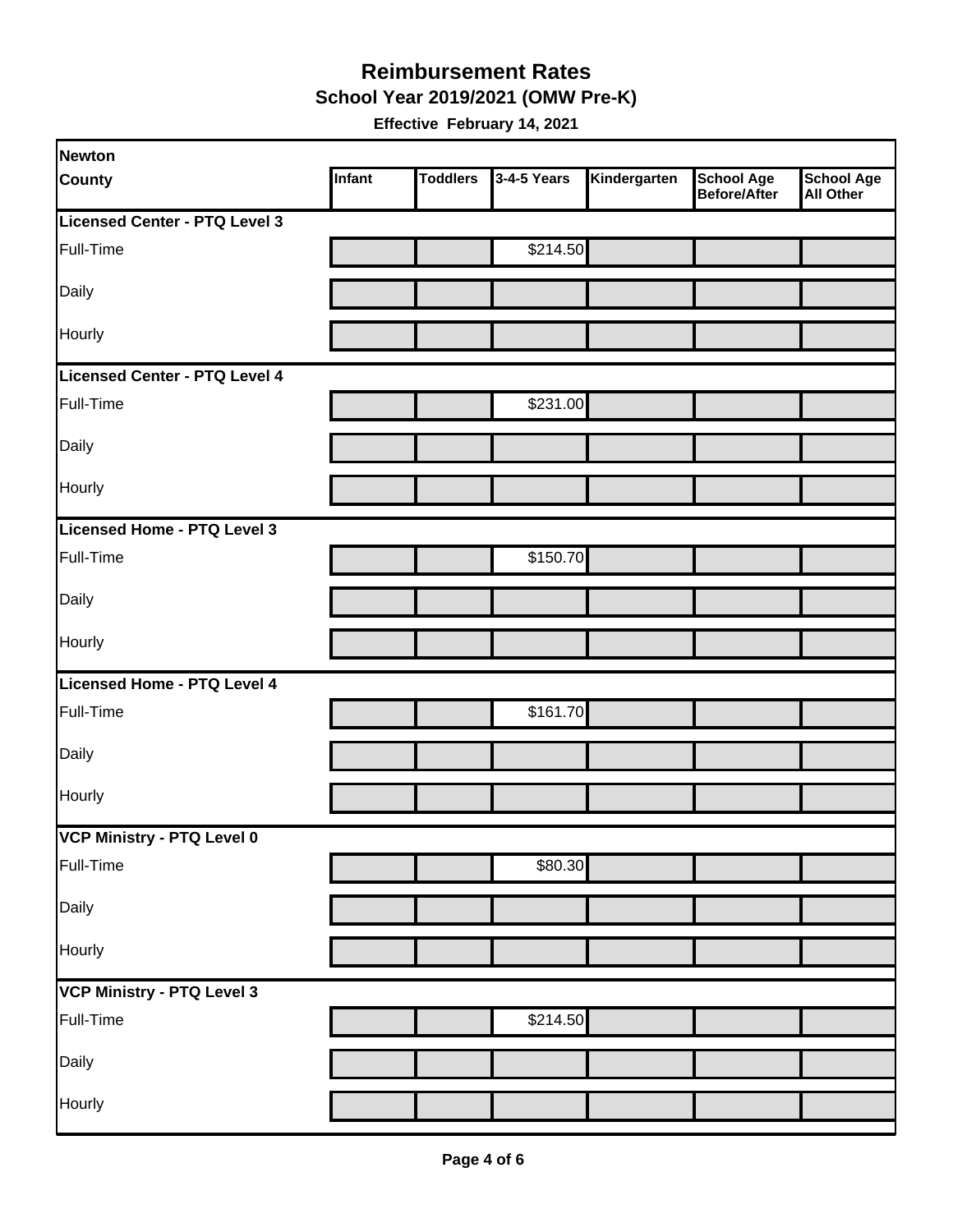**School Year 2019/2021 (OMW Pre-K)** 

| Newton                                  |        |                 |             |              |                                   |                                       |
|-----------------------------------------|--------|-----------------|-------------|--------------|-----------------------------------|---------------------------------------|
| <b>County</b>                           | Infant | <b>Toddlers</b> | 3-4-5 Years | Kindergarten | <b>School Age</b><br>Before/After | <b>School Age</b><br><b>All Other</b> |
| VCP Ministry - PTQ Level 4              |        |                 |             |              |                                   |                                       |
| Full-Time                               |        |                 | \$231.00    |              |                                   |                                       |
| Daily                                   |        |                 |             |              |                                   |                                       |
| Hourly                                  |        |                 |             |              |                                   |                                       |
| Private Accredited School - PTQ Level 0 |        |                 |             |              |                                   |                                       |
| Full-Time                               |        |                 | \$165.00    |              |                                   |                                       |
| Daily                                   |        |                 |             |              |                                   |                                       |
| Hourly                                  |        |                 |             |              |                                   |                                       |
| Private Accredited School - PTQ Level 1 |        |                 |             |              |                                   |                                       |
| Full-Time                               |        |                 | \$165.00    |              |                                   |                                       |
| Daily                                   |        |                 |             |              |                                   |                                       |
| Hourly                                  |        |                 |             |              |                                   |                                       |
| Private Accredited School - PTQ Level 2 |        |                 |             |              |                                   |                                       |
| Full-Time                               |        |                 | \$198.00    |              |                                   |                                       |
| Daily                                   |        |                 |             |              |                                   |                                       |
| Hourly                                  |        |                 |             |              |                                   |                                       |
| Private Accredited School - PTQ Level 3 |        |                 |             |              |                                   |                                       |
| Full-Time                               |        |                 | \$214.50    |              |                                   |                                       |
| Daily                                   |        |                 |             |              |                                   |                                       |
| Hourly                                  |        |                 |             |              |                                   |                                       |
| Private Accredited School - PTQ Level 4 |        |                 |             |              |                                   |                                       |
| Full-Time                               |        |                 | \$231.00    |              |                                   |                                       |
| Daily                                   |        |                 |             |              |                                   |                                       |
| Hourly                                  |        |                 |             |              |                                   |                                       |